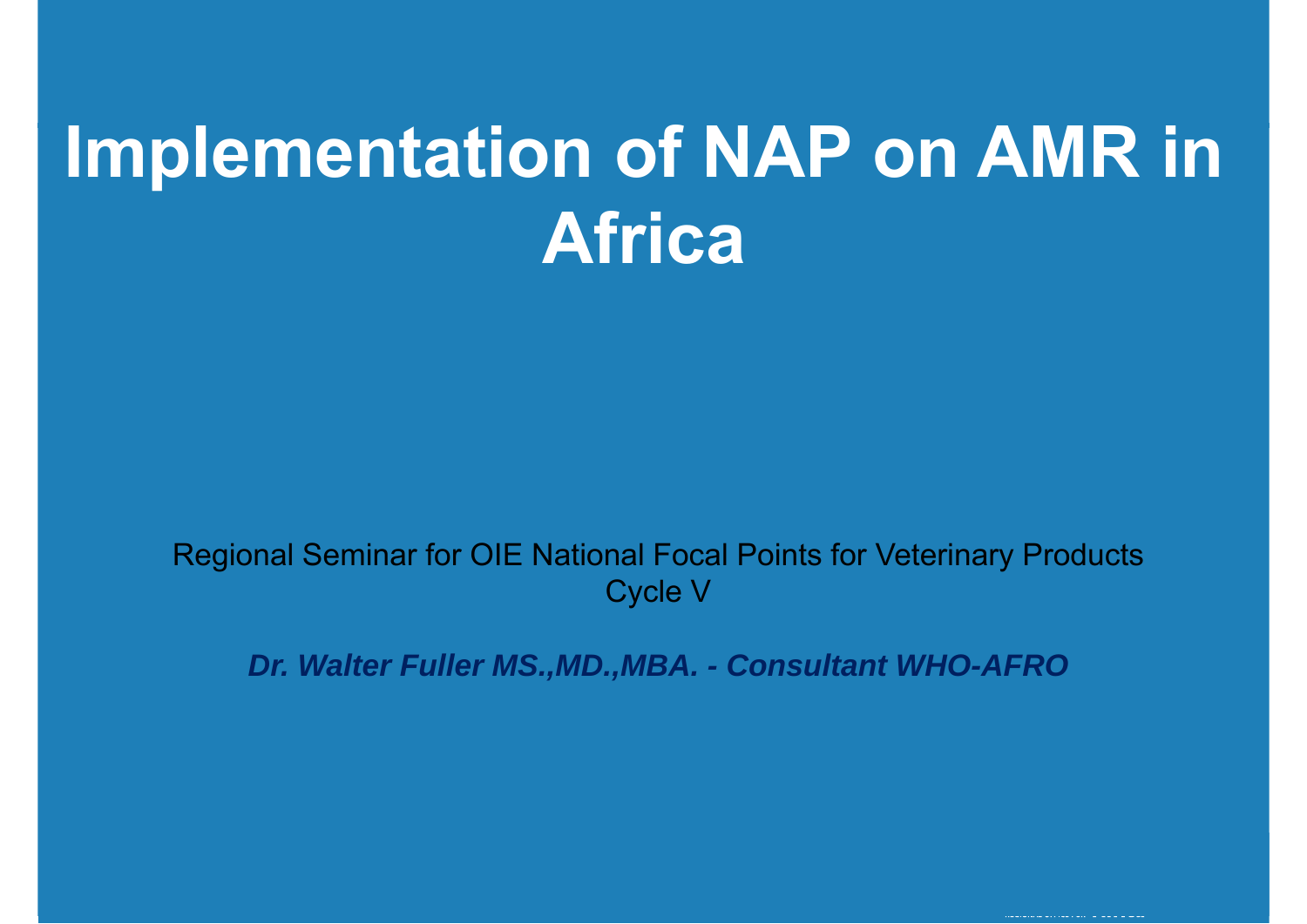## **AMR is the Greatest Threat to Modern Medicine**

Antibiotic resistance is a global health crisis that should be addressed with the utmost urgency. -Dr. Tedros Adhanom Ghebreyesus, *Director General World Health Organization*

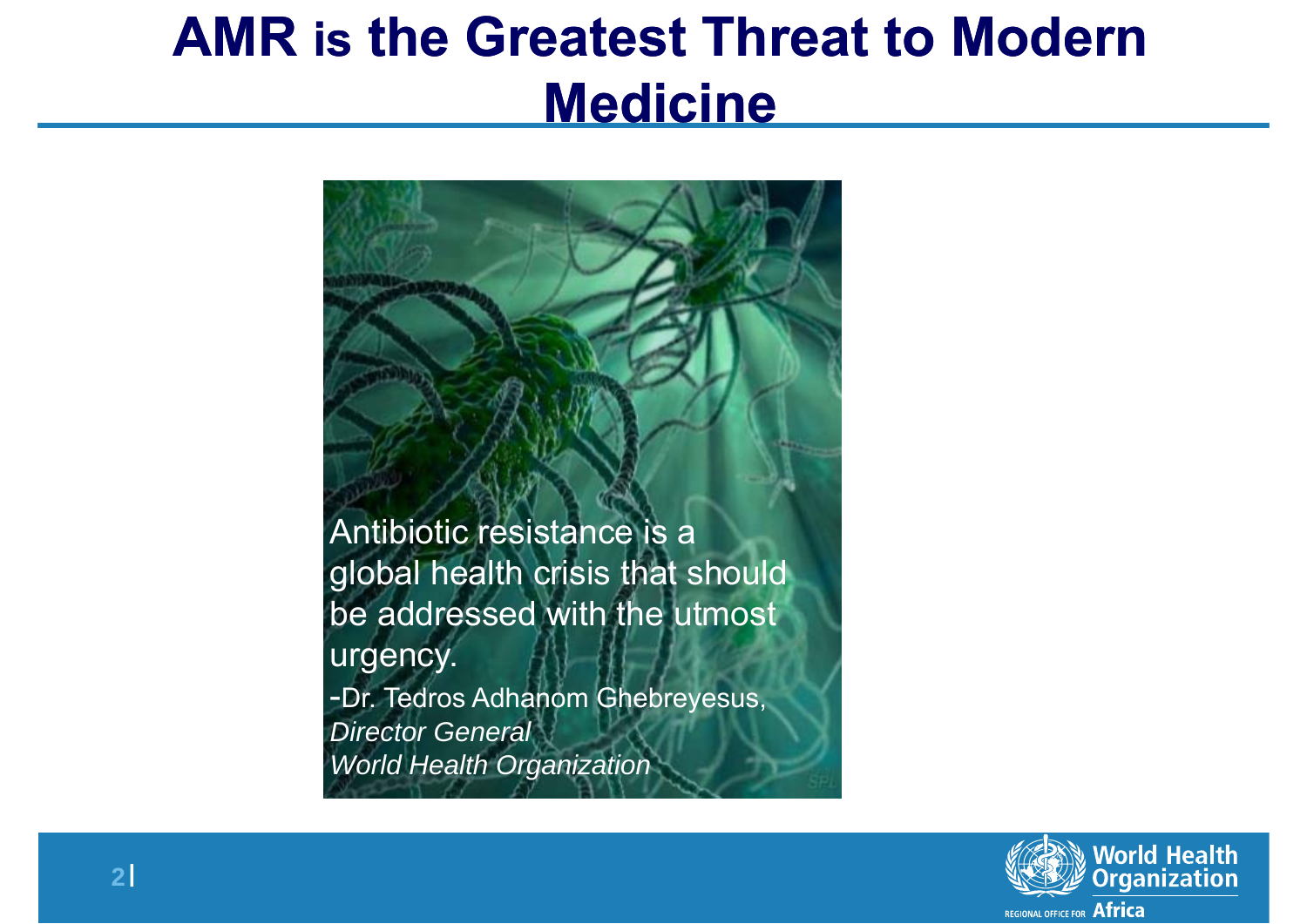#### **AMR Threatens Global Progress**



AMR strikes hardest on the poor

- $\rightarrow$  Rate of resistance is high
- $\rightarrow$ Lack of affordable treatment
- $\rightarrow$ Poor infection prevention

Untreatable infections in animals threaten sustainable food production for our population



Antimicrobials are fundamental components of all health systems



All of which require multi-stakeholder partnerships



Antibiotic residues from hospitals, pharmaceutical companies and agriculture contaminate the water



\*Cumulative costs of AMR is predicted to be US \$120 trillion by 2050



It is crucial to balance access, innovation and conservation of antimicrobials to contain AMR

\*World Bank Group Report on Drug-Resistant Infections (March 2017)

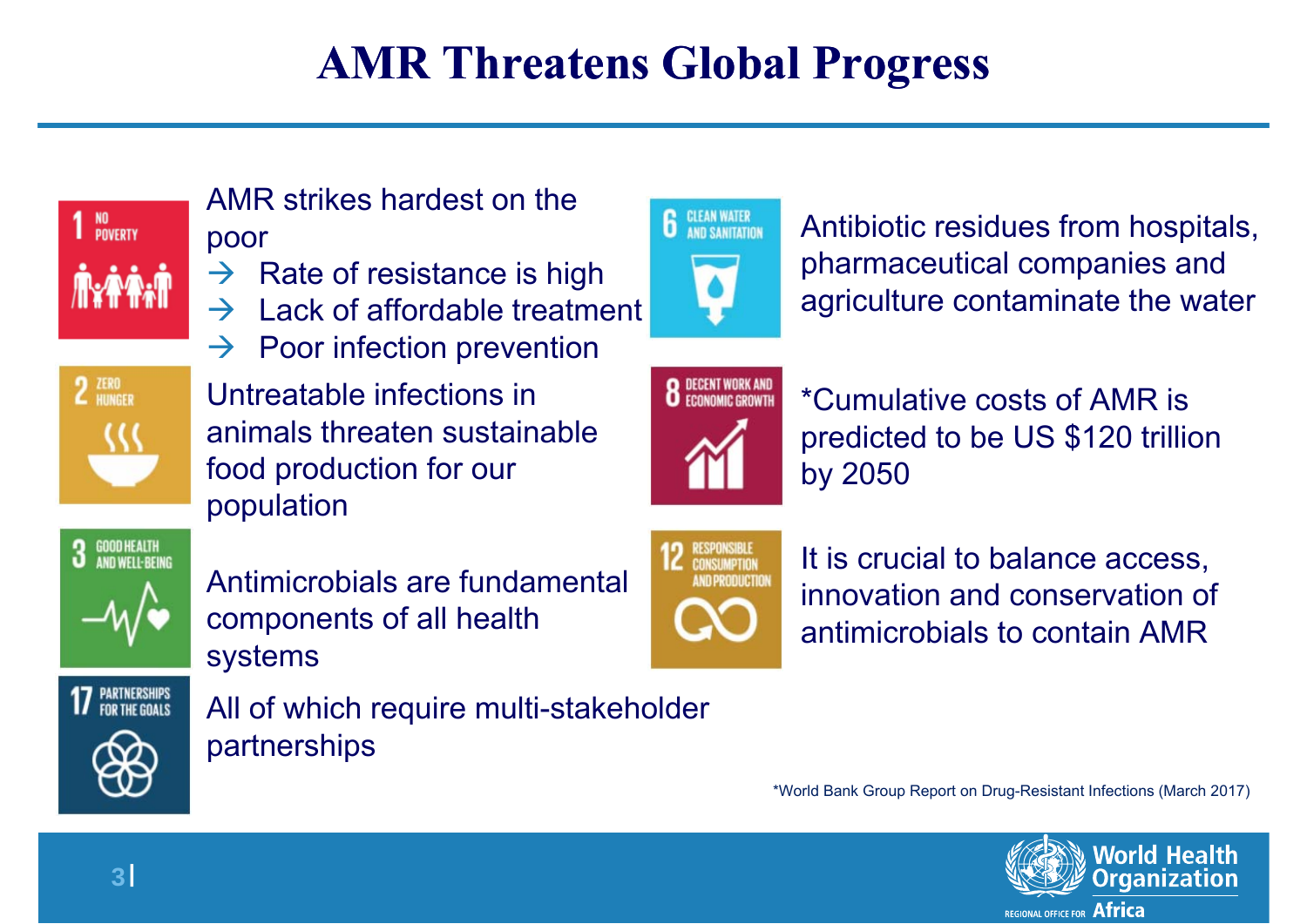#### **Global Burden of Disease**



Source: Penn World Table 9.0, Communicable Diseases - Disability Adjusted Life Years (per 100,000)

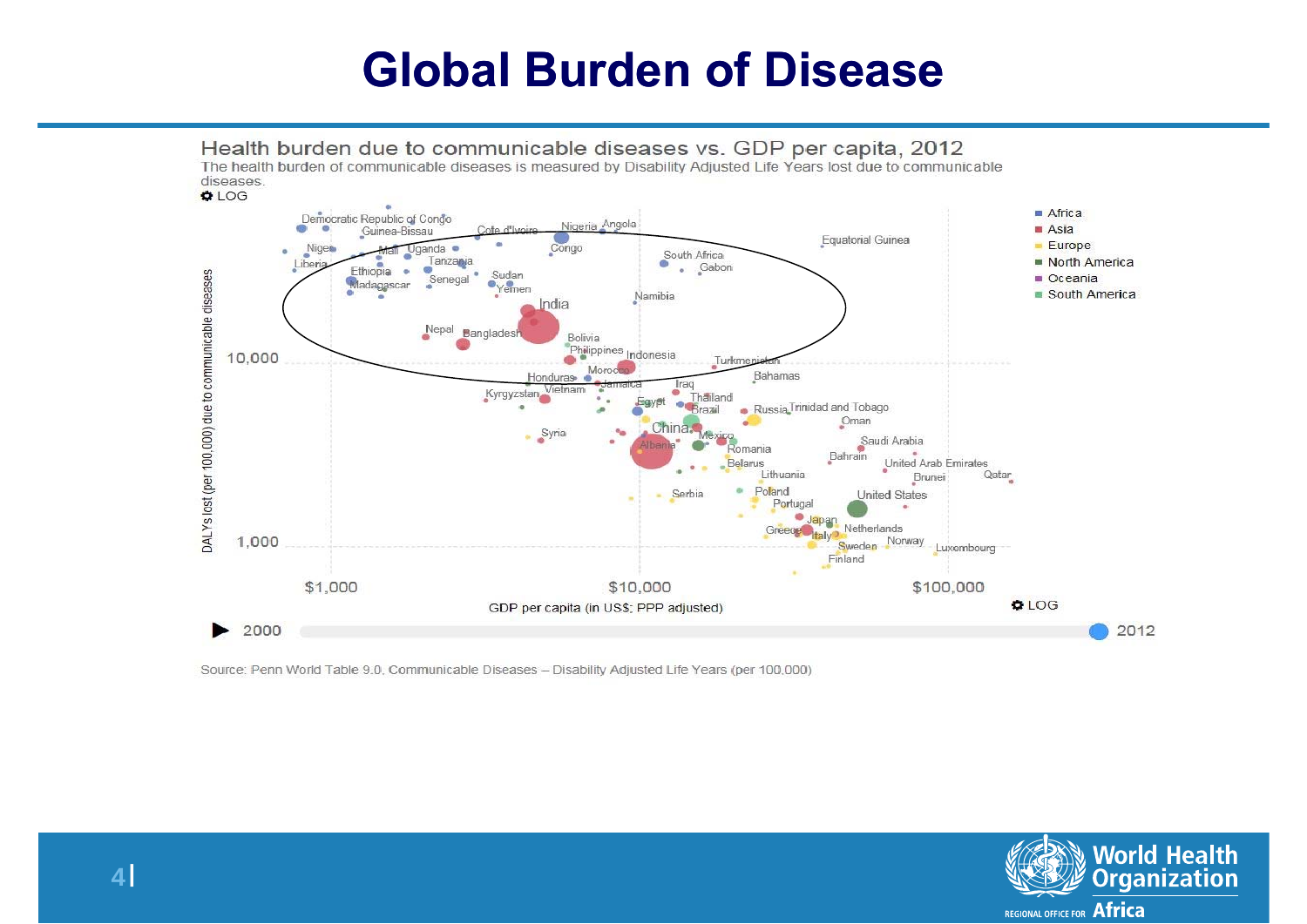#### **Resistance Levels throughout Africa**



Resistance of *E. coli* to commonly prescribed antibiotics in all regions of Africa



Resistance of *S. pneumoniae* to commonly prescribed antibiotics in all regions of Africa

Tadesse et al., 2017



Interpret with Care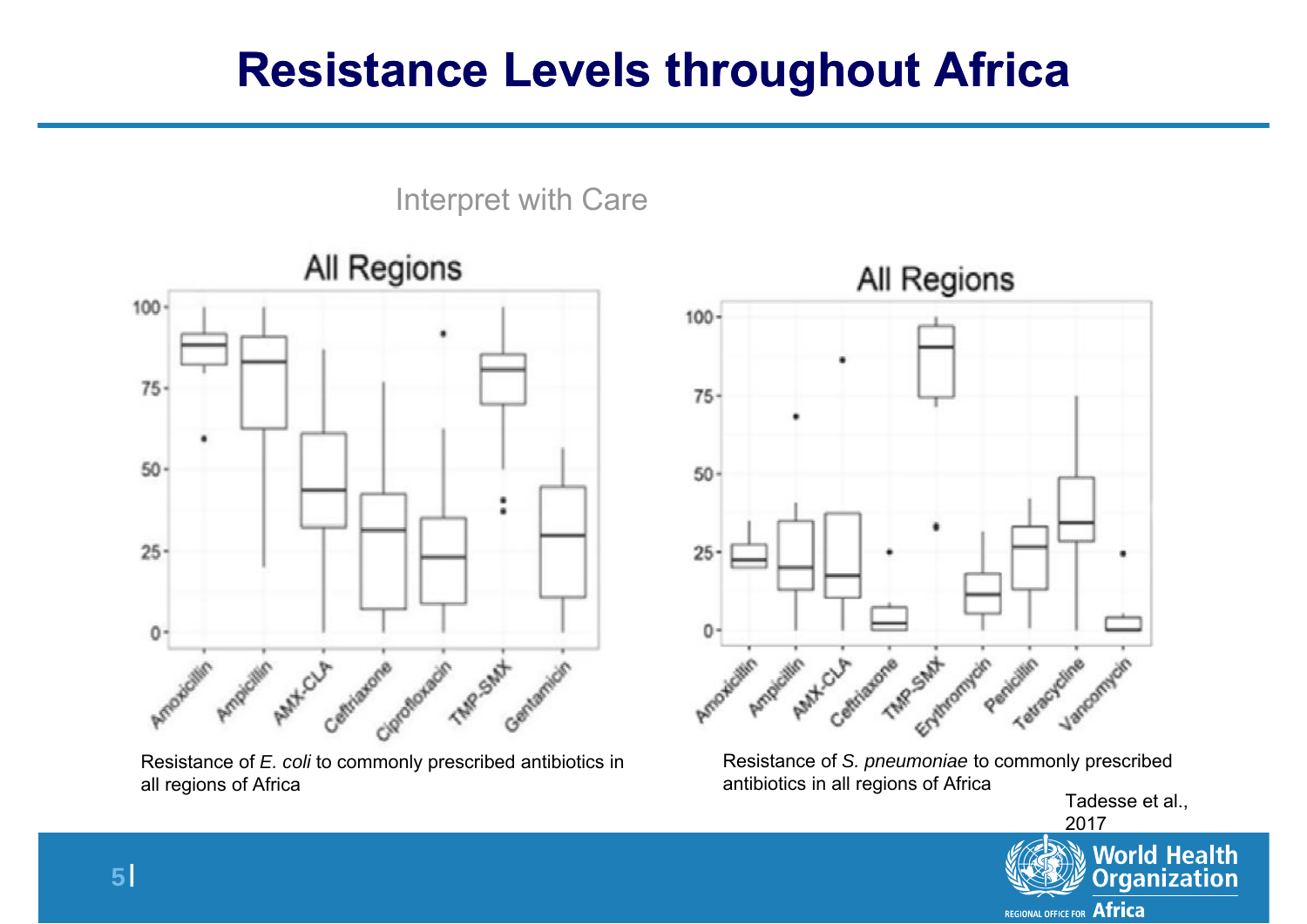## **Context: 47 Member States**



REGIONAL OFFICE FOR Africa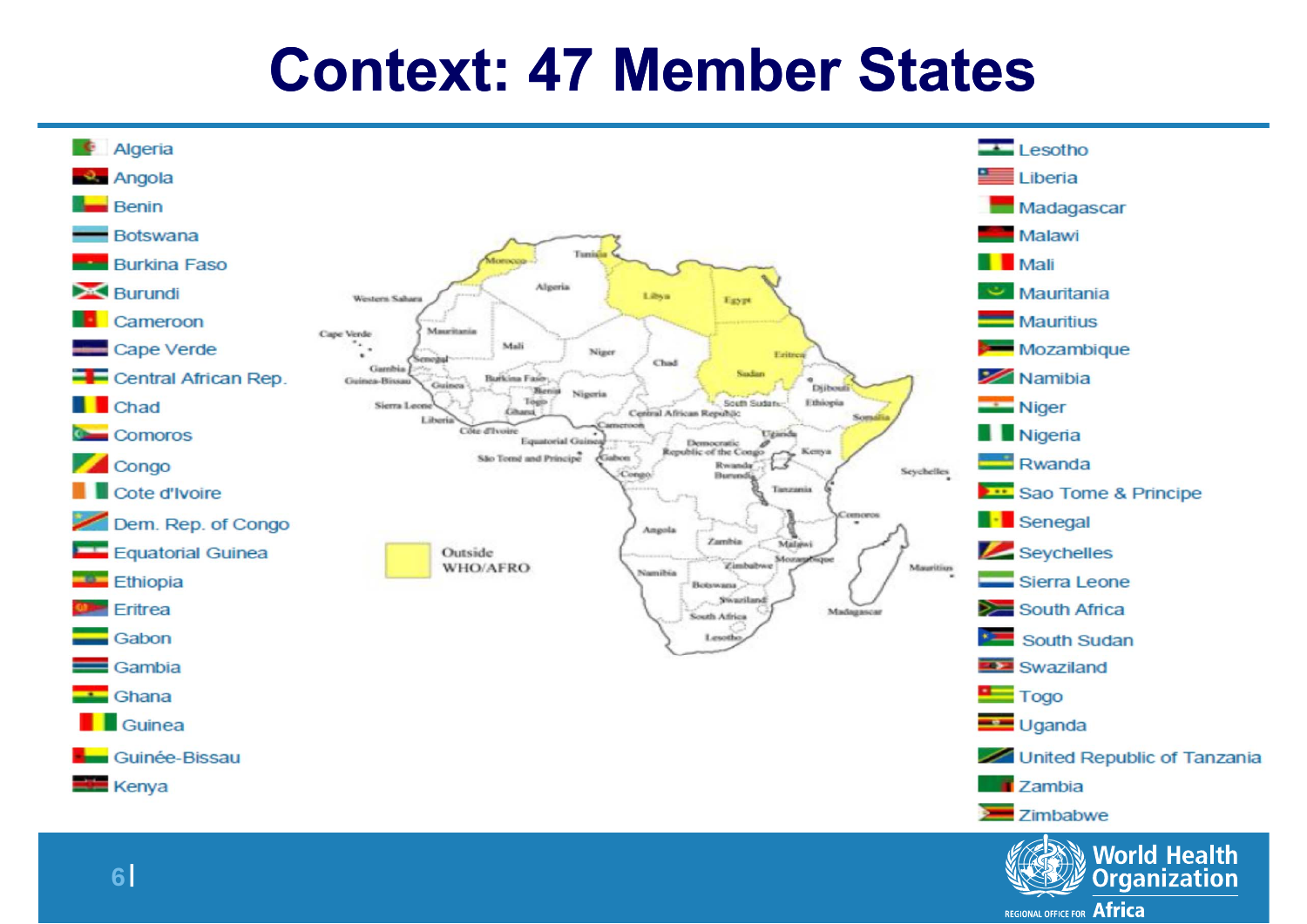# **GAP endorsed by three resolutions**

- **68th World Health Assembly** (May 2015):Adoption of the Global Action Plan (GAP) on antimicrobial resistance (FAO and OIE contribution)-Resolution 68.7
- **83rd World Assembly of the OIE Delegates**  (May 2015)-Resolution No. 26 on AMR: "Combating Antimicrobial Resistance and Promoting the Prudent Use of Antimicrobial Agents in Animals"
- **39th Food and Agriculture Organization (FAO)**  Conference (June 2015)-Resolution 4/2015 on AMR - "Antimicrobial Resistance in food, agriculture and the environment



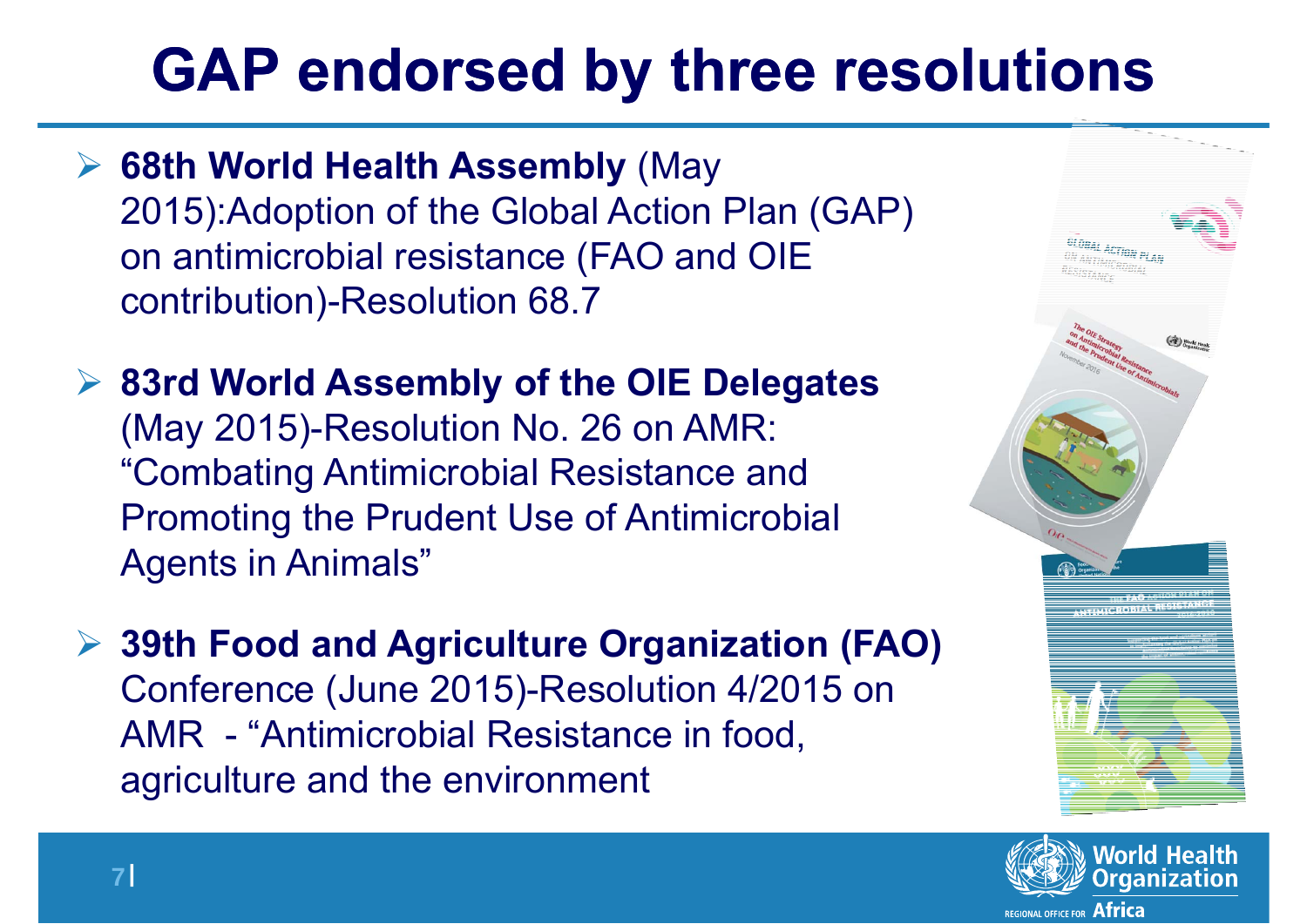## **Global Action Plan's 5 Strategic Objectives**

- 1.Improve awareness and understanding
- 2.Strengthen knowledge through surveillance & research
- 3.Reduce the incidence of infection
- 4.Optimize the use of antimicrobial medicines
- 5.Ensure sustainable investment in R&D



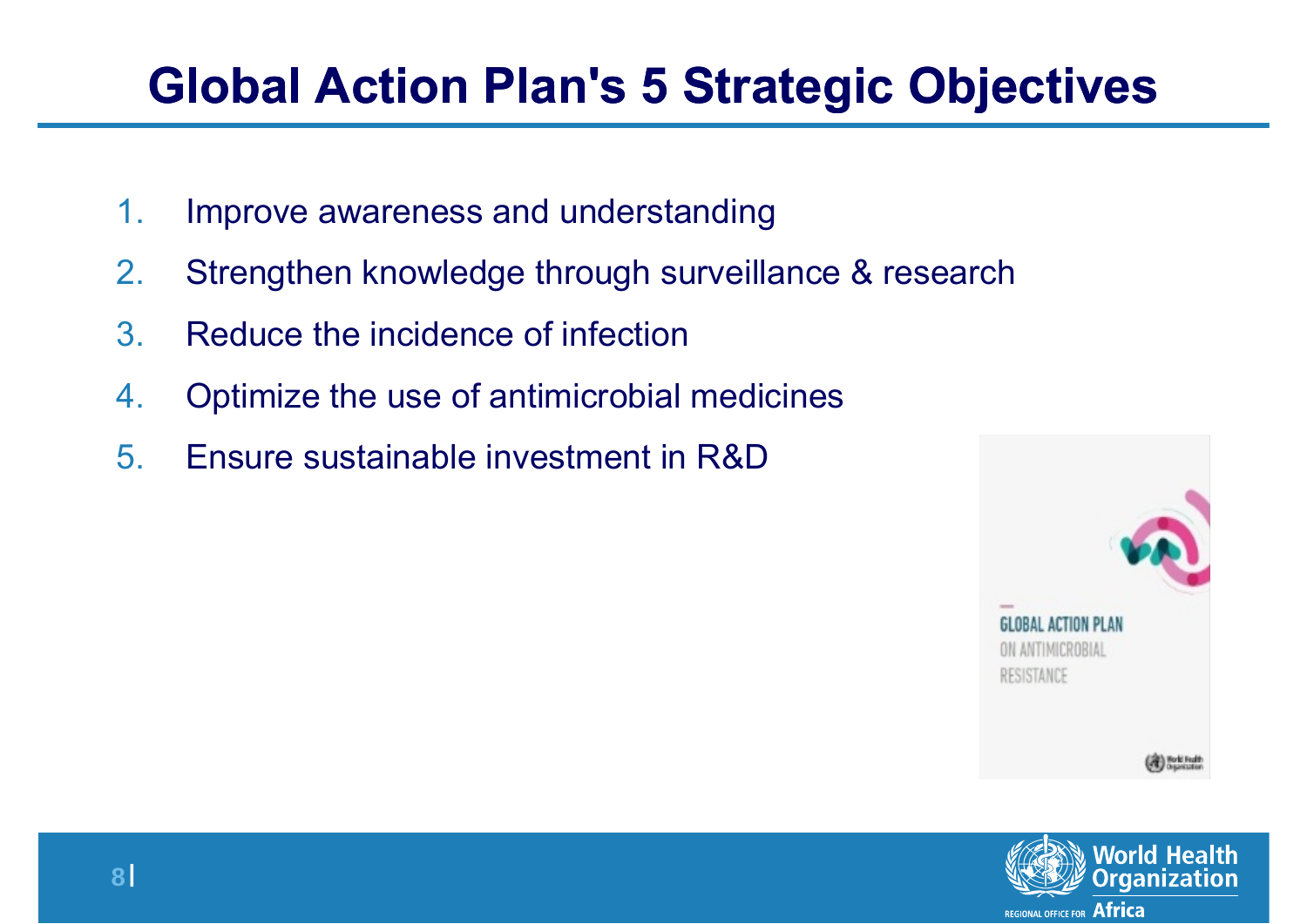#### $\blacktriangleright$ **Help provide and sustain governance support for**

- $\triangleright$  situation analysis
- $\triangleright$  development of National Action Plans
- $\triangleright$  Multisectoral coordination
- $\triangleright$  Links with JEE & global health security agenda
- $\triangleright$  Getting AMR into plans and budgets
- $\blacktriangleright$ **Monitoring** – using existing systems and indicators where possible
- $\blacktriangleright$ **Awareness campaigns**—public, policy makers, & agricultural sector

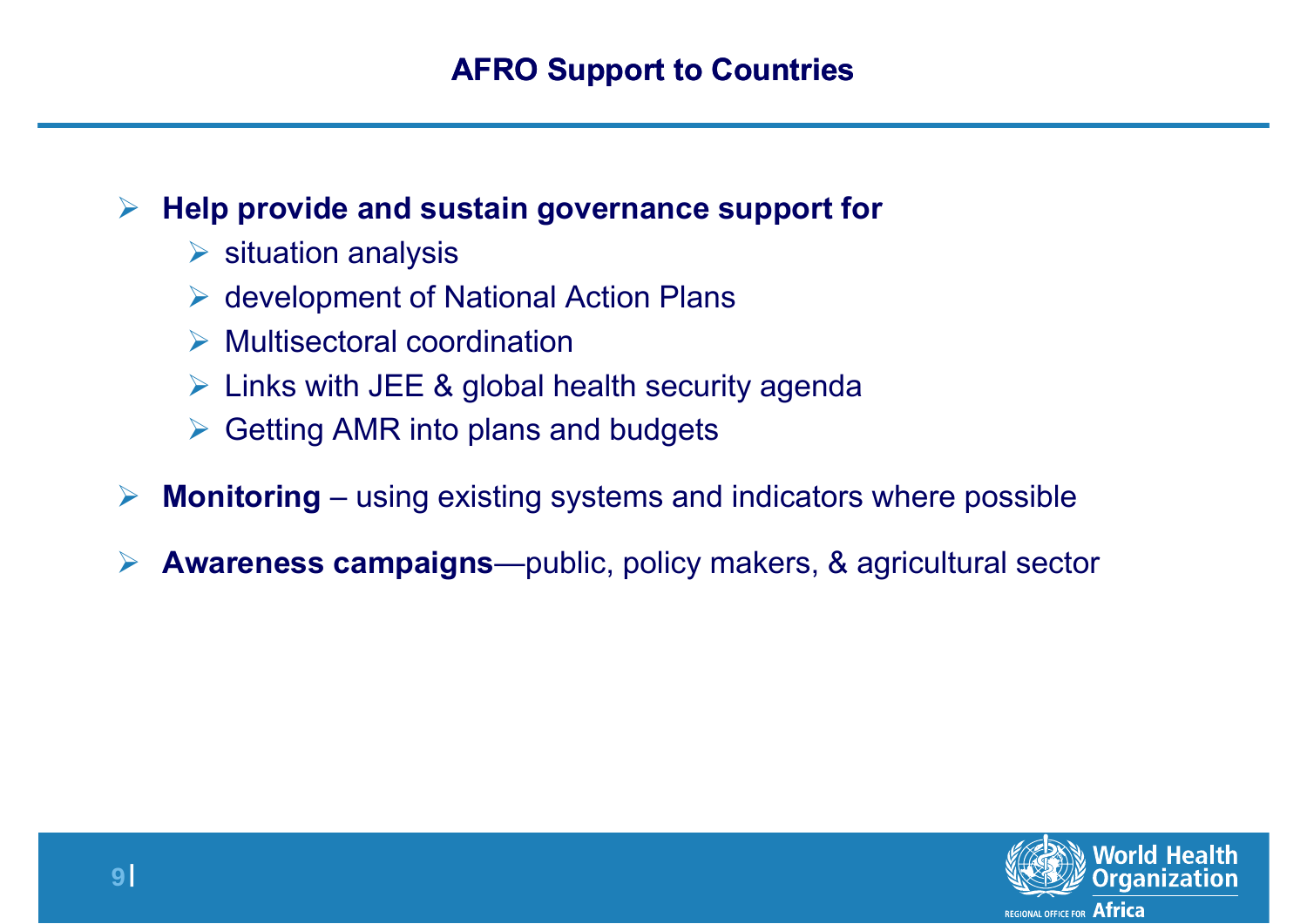$\sum_{i=1}^{n}$  Planning: Biennium Planning (2018-2019) including activities have been mapped out.

 Human Resources: Recruitment of 1 TO-AMR and Consultant at RO level; Training of ~30 resource persons who could support Member States

 $\blacktriangleright$  Capacity building of Member States: Over 295 delegates from 44 countries trained to develop NAPs using one Health Approach.

 $\blacktriangleright$  Financial & Technical Support for Awareness and Sensitization (WAAW 2017 activities)

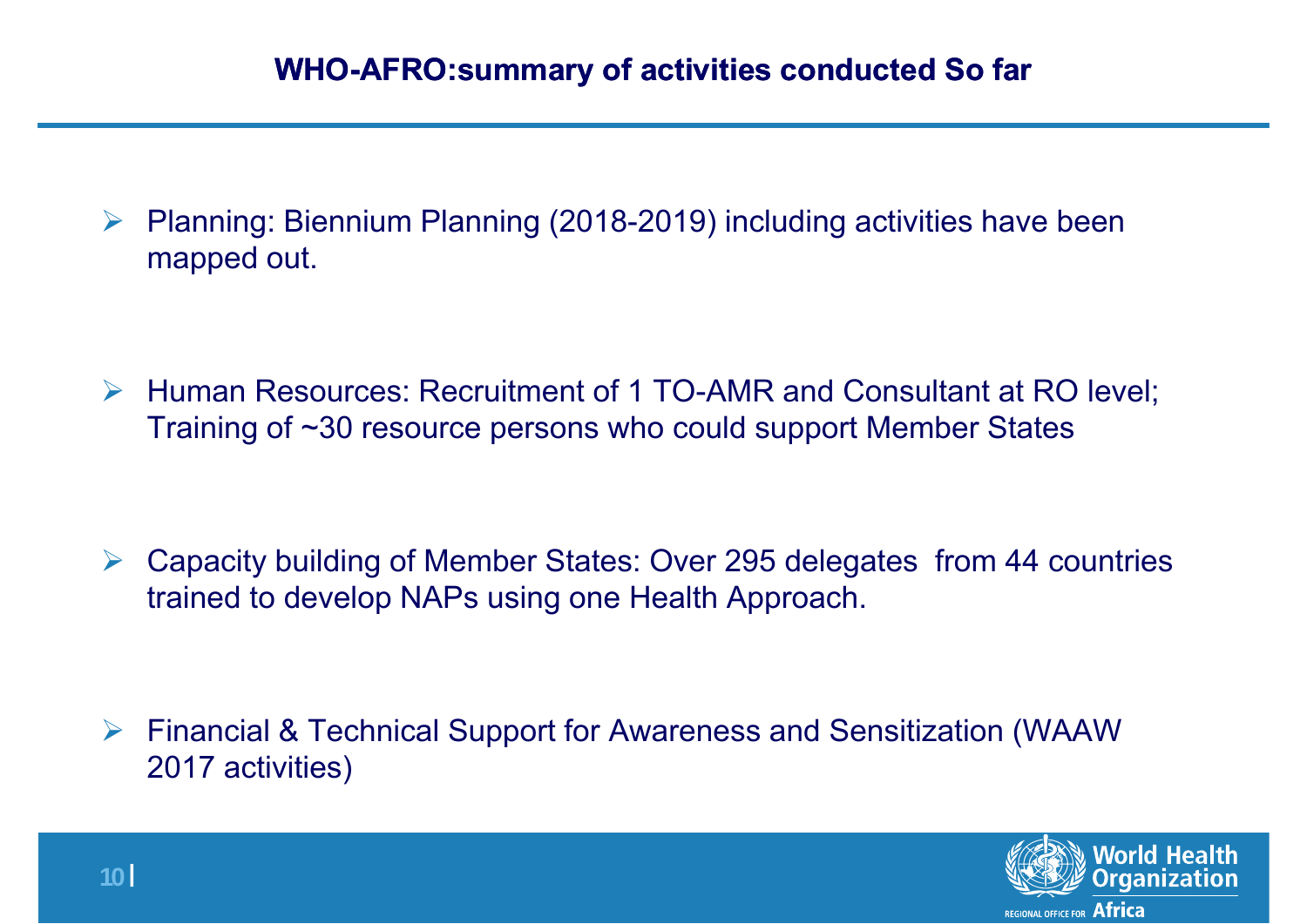AMR Surveillance:

- $\blacktriangleright$ AMR collaborating Centre designated: NICD Johannesburg
- $\blacktriangleright$  10 countries updated during the 2nd high level meeting on GLASS in Stockholm
- $\blacktriangleright$ 11 countries initiated their enrollment in GLASS-8 approved
- $\sum_{i=1}^{n}$  WHO Integrated Global Survey on ESBL-producing E. coli using a "One Health" approach, "The Tricycle Project" e.g Ghana selected to pilot Tricycle project on ESBL
- $\blacktriangleright$  Mali selected to benefit from Korean support-KOICA project on strengthening Lab and AMR surveillance
- $\sum_{i=1}^{n}$ AFRO-HQ meeting on AMR surveillance

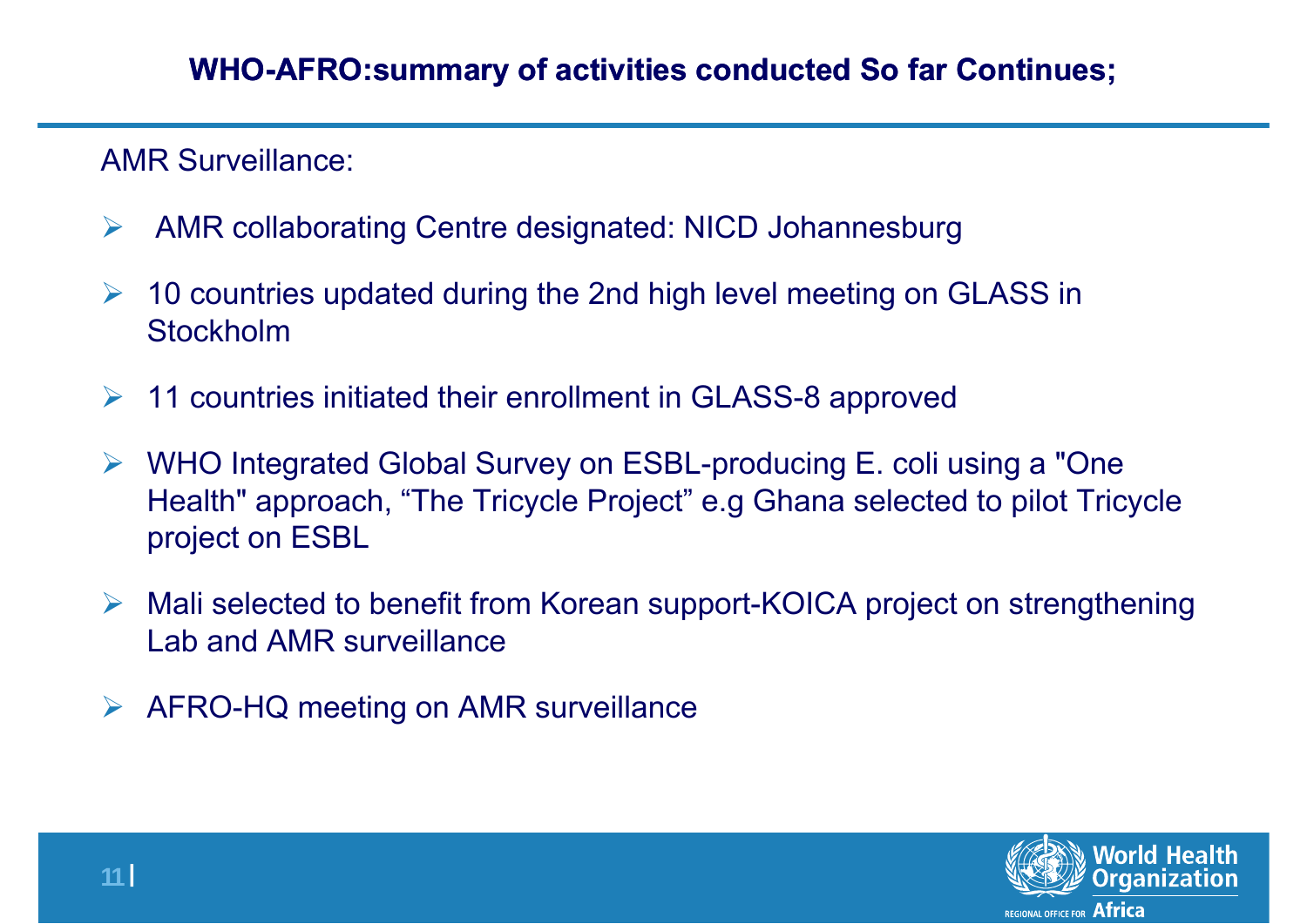### **View of Current Situation of NAP Development in AFRO**



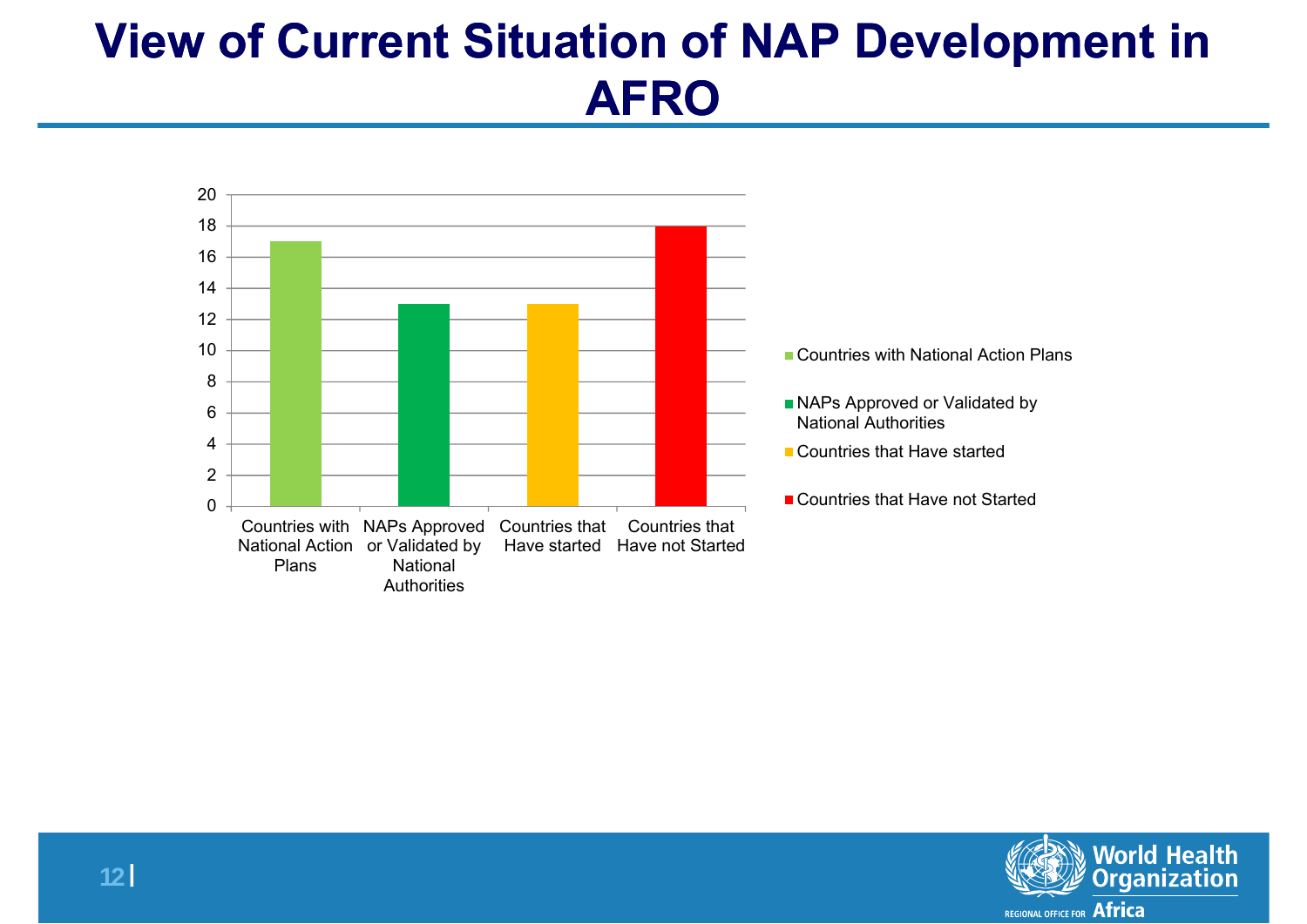- **Laboratory and surveillance** capacity building for antibiotic sensitivity testing and reporting
- $\blacktriangleright$  **Infection prevention and control** in health facilities, including hand hygiene campaigns/WASH provision
- **Antibiotic consumption studies**
- **Antibiotic stewardship programmes** in hospitals, and programmes to support appropriate use in primary care, maternal, and child health
- $\blacktriangleright$ **Antibiotic regulation** at national level for humans and animals
- $\blacktriangleright$ **Antibiotic supply chain management**

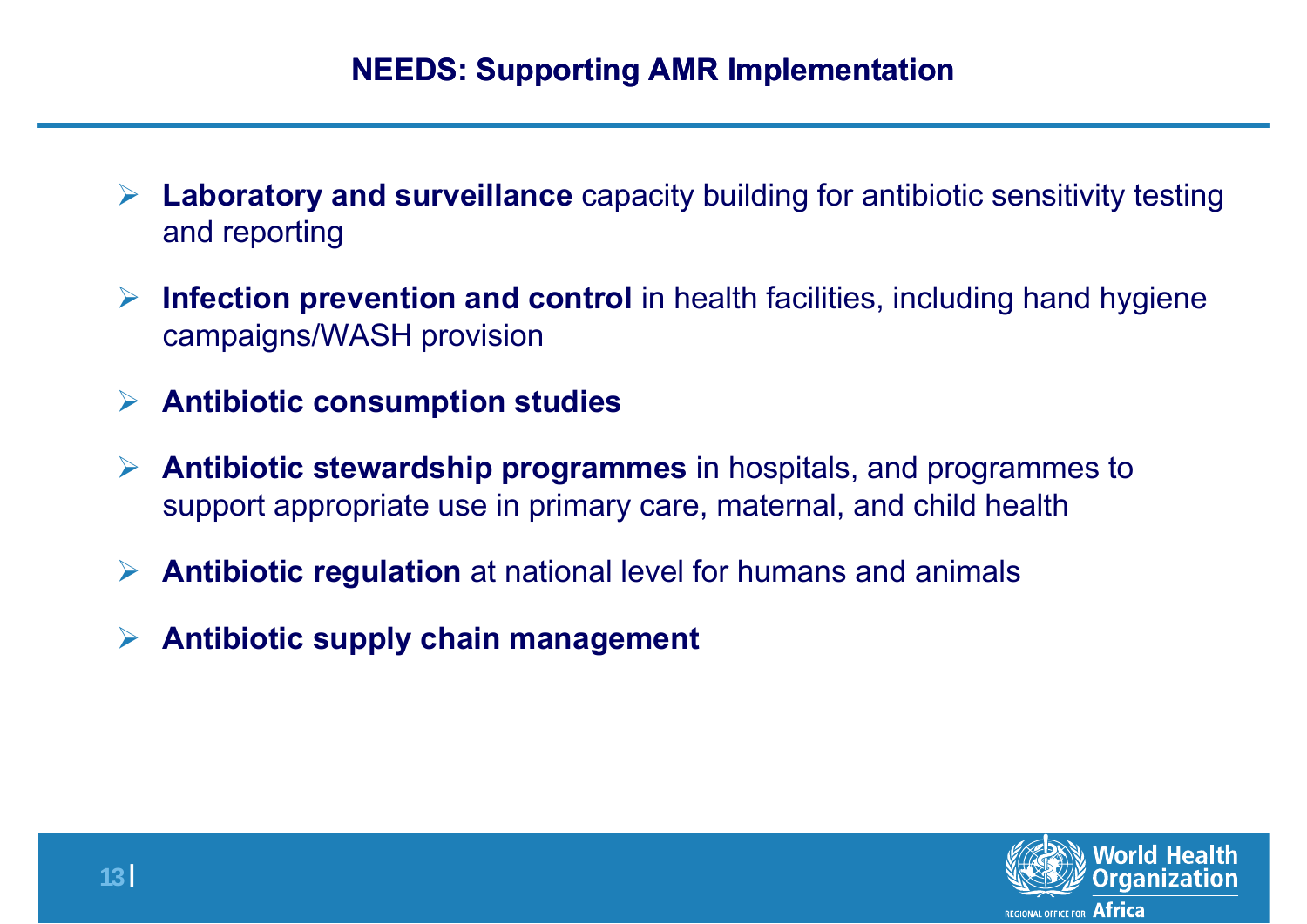# **Collaboration**

- $\blacktriangleright$  WHO- UK Partnership: Fleming Fund has Prioritized support to combat Antimicrobial Resistance and WHO-AFRO framework 2016-2020 which aims to focus on AFRO specific priorities which include health systems strengthening, building diagnostics and surveillance capacity and combating AMR.
- $\blacktriangleright$  WHO-AFRO and CDC Africa collaboration: To build a Surveillance network to help combat AMR
- $\blacktriangleright$ WHO-FAO-OIE: To use a one health approach in combating AMR
- $\blacktriangleright$  Canada Funds since 2017: Support low and middle income countries to Implement "One Health" NAPs on AMR.

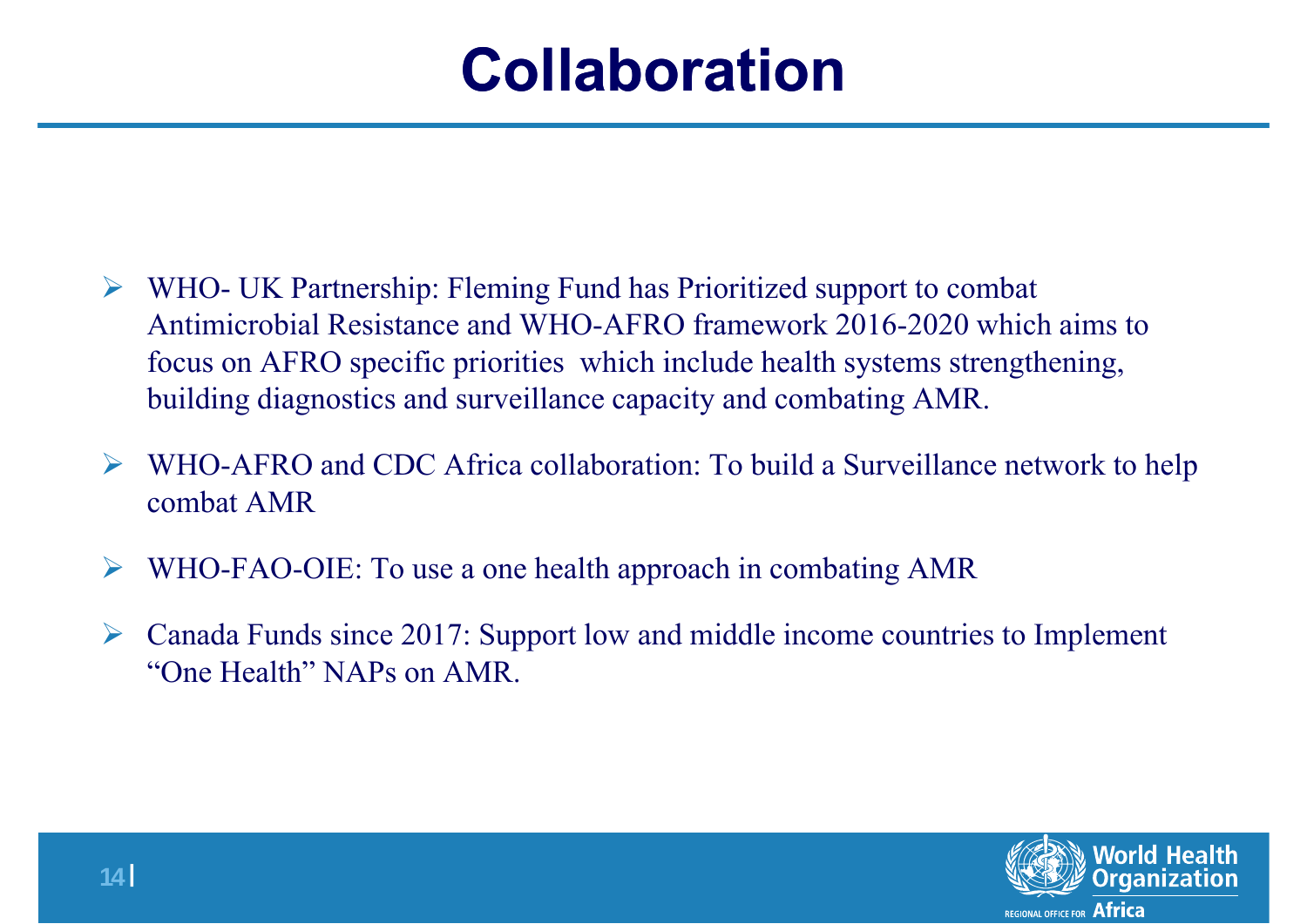- $\blacktriangleright$ Future plans will focus on the main agenda for the Biennium 2018-2019 to include;
- $\blacktriangleright$  Building/Strengthening the WHO-FAO-OIE Tripartite Alliance at regional level" and Supporting countries in establishing/strengthening the alliance
- $\sum_{i=1}^{n}$  Work to ensure that countries have the capacity to implement NAPs, Prevent and reduce infections due to AMR.
- $\blacktriangleright$  Improving access and maintain effectiveness of antibiotics in animal health and food production settings
- $\blacktriangleright$  Promote high level political commitment in a sustained manner with coordination at a global level to combat AMR in support of SDGs.